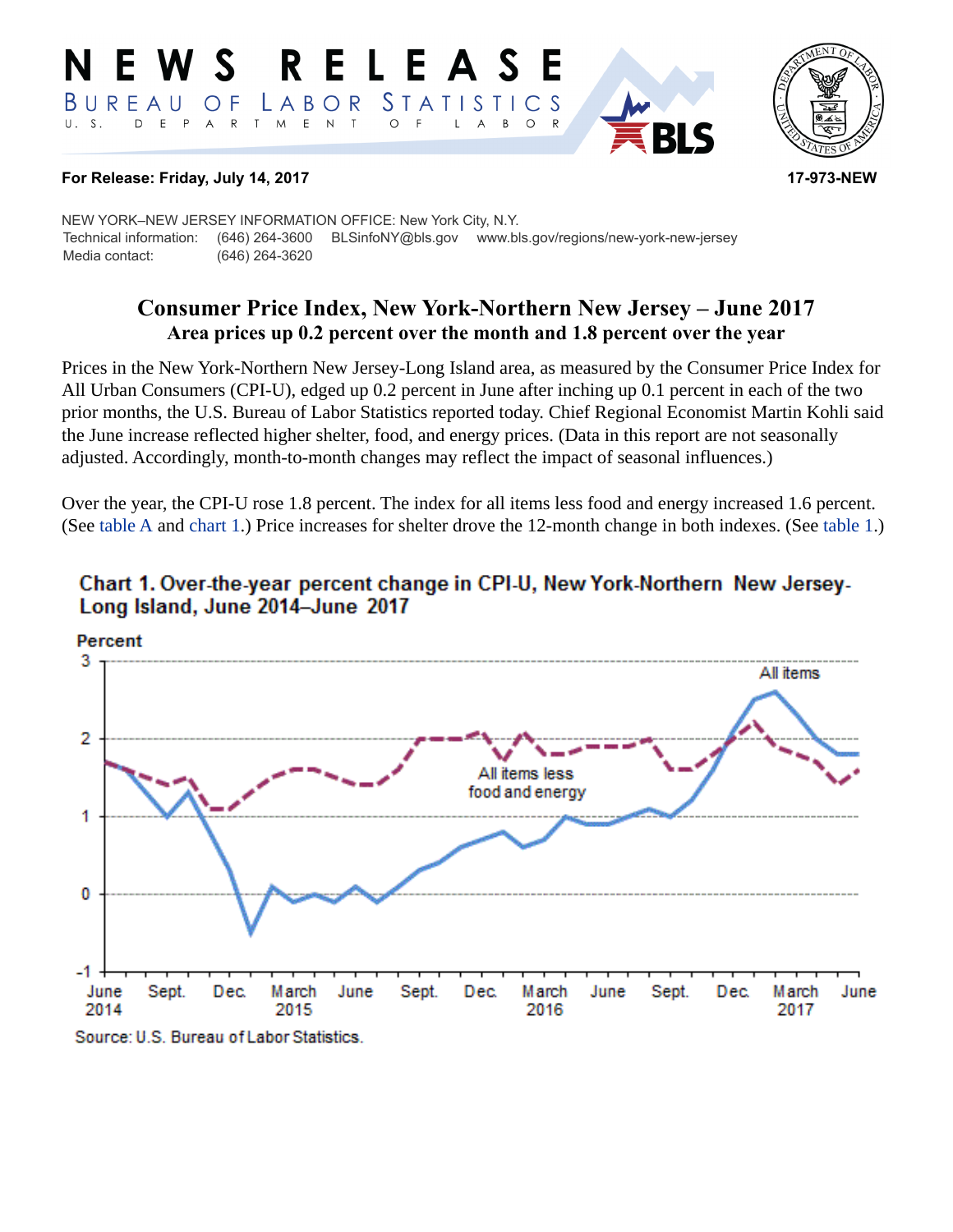## **Food**

The food index rose 0.2 percent after a 0.2-percent decrease in May. A 0.3-percent rise in prices for food at home led to the upturn; groceries with price increases included breakfast cereal, tomatoes, and candy and chewing gum. In contrast, prices for food away from home were unchanged.

Over the year, the food index increased 1.4 percent. Prices for food away from home rose 2.5 percent, and prices for food at home increased 0.6 percent.

## **Energy**

The energy index rose 0.8 percent after a 2.1-percent advance in May. A 1.9-percent increase in household energy prices was partially offset by a 0.9-percent decline in gasoline prices. Within household energy, electricity prices increased 2.8 percent, and natural gas prices advanced 1.5 percent.

For the year ended in June 2017, energy prices rose 6.3 percent, with a 6.1-percent increase in gasoline prices and a 6.4-percent rise in household energy prices. Natural gas prices advanced 13.6 percent, while electricity prices rose 2.8 percent.

## **All items less food and energy**

The index for all items less food and energy ticked up 0.1 percent in June, following three consecutive months of no change. Shelter prices edged up 0.2 percent, with price increases recorded for residential rent (0.2 percent) and for out-of-town lodging. Prices for household furnishings and operations rose 1.3 percent. In addition, a 1.0-percent increase was recorded for other goods and services. These increases were tempered by a seasonal decline in apparel prices of 1.2 percent.

From June 2016 to June 2017, the index for all items less food and energy rose 1.6 percent. Shelter prices increased 2.4 percent, with residential rent advancing 2.7 percent. Medical care prices rose 2.6 percent, and recreation prices, 2.9 percent. In contrast, prices for household furnishings and operations were down 0.5 percent.

|       | 2012         |                 | 2013   |                 | 2014   |                 | 2015         |                 | 2016        |                    | 2017  |                 |
|-------|--------------|-----------------|--------|-----------------|--------|-----------------|--------------|-----------------|-------------|--------------------|-------|-----------------|
| Month | ı –<br>month | $12 -$<br>month | month  | $12 -$<br>month | month  | $12 -$<br>month | ı –<br>month | $12 -$<br>month | 1-<br>month | $12-$<br>month     | month | $12 -$<br>month |
|       | 0.4          | 2.8             | 0.5    | 2.2             | 0.9    | 1.9             | 0.1          | $-0.5$          | 0.2         | 0.8                | 0.6   | 2.5             |
|       | 0.4          | 2.6             | 0.6    | 2.4             | $-0.2$ | 1.1             | 0.3          | 0.1             | 0.2         | 0.6                | 0.3   | 2.6             |
|       | 0.6          | 2.6             | 0.1    | 1.9             | 0.4    | 1.3             | 0.2          | $-0.1$          | 0.2         | 0.7                | 0.0   | 2.3             |
|       | 0.2          | 2.4             | $-0.2$ | 1.4             | 0.0    | 1.6             | 0.1          | 0.0             | 0.4         | 1.0                | 0.1   | 2.0             |
|       | 0.1          | 1.8             | 0.1    | 1.4             | 0.5    | 1.9             | 0.4          | $-0.1$          | 0.3         | 0.9                | 0.1   | 1.8             |
|       | $-0.1$       | 1.6             | 0.3    | 1.8             | 0.0    | 1.7             | 0.2          | 0.1             | 0.2(r)      | 0.9 <sup>(r)</sup> | 0.2   | 1.8             |
|       | $-0.2$       | 1.1             | 0.2    | 2.1             | 0.1    | 1.6             | $-0.1$       | $-0.1$          | $-0.1$      | 1.0                |       |                 |
|       | 0.6          | 1.4             | 0.1    | 1.7             | $-0.2$ | 1.3             | 0.1          | 0.1             | 0.2         | 1.1                |       |                 |
|       | 0.4          | 1.6             | 0.3    | 1.6             | 0.0    | 1.0             | 0.2          | 0.3             | 0.2         | 1.0                |       |                 |
|       | $-0.1$       | 1.7             | $-0.6$ | 1.1             | $-0.2$ | 1.3             | $-0.1$       | 0.4             | 0.1         | 1.2                |       |                 |
|       | 0.0          | 2.0             | 0.1    | 1.2             | $-0.4$ | 0.8             | $-0.2$       | 0.6             | 0.2         | 1.6                |       |                 |
|       | $-0.3$       | 2.1             | 0.0    | 1.5             | $-0.5$ | 0.3             | $-0.4$       | 0.7             | 0.1         | 2.1                |       |                 |

<span id="page-1-0"></span>

| Table A. New York-Northern New Jersey-Long Island CPI-U 1-month and 12-month percent changes (not |  |
|---------------------------------------------------------------------------------------------------|--|
| seasonally adjusted)                                                                              |  |

Footnotes:

<span id="page-1-1"></span> $(R)$  = revised.

## **CPI-W**

In June, the Consumer Price Index for Urban Wage Earners and Clerical Workers (CPI-W) was 263.205, up 0.1 percent over the month. The CPI-W rose 1.9 percent over the year.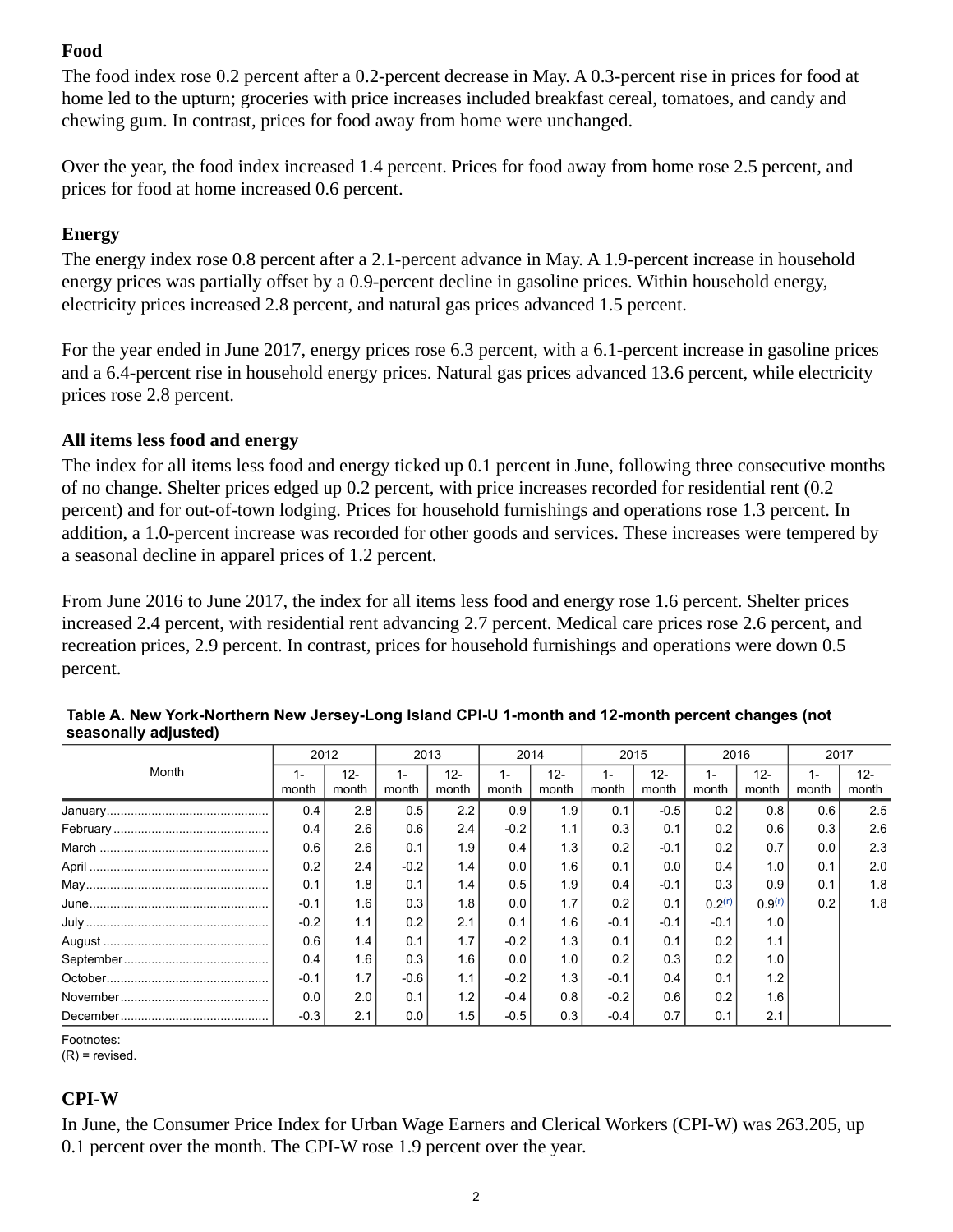**The July 2017 Consumer Price Index for New York-Northern New Jersey-Long Island is scheduled to be released Friday, August 11, 2017, at 8:30 a.m. (ET).**

## **Technical Note**

The Consumer Price Index (CPI) is a measure of the average change in prices over time in a fixed market basket of goods and services. The Bureau of Labor Statistics publishes CPIs for two population groups: (1) a CPI for All Urban Consumers (CPI-U) which covers approximately 89 percent of the total population and (2) a CPI for Urban Wage Earners and Clerical Workers (CPI-W) which covers approximately 28 percent of the total population. The CPI-U includes, in addition to wage earners and clerical workers, groups such as professional, managerial, and technical workers, the self-employed, short-term workers, the unemployed, and retirees and others not in the labor force.

The CPI is based on prices of food, clothing, shelter, and fuels, transportation fares, charges for doctors' and dentists' services, drugs, and the other goods and services that people buy for day-to-day living. Each month, prices are collected in 87 urban areas across the country from about 6,000 housing units and approximately 24,000 retail establishments--department stores, supermarkets, hospitals, filling stations, and other types of stores and service establishments. All taxes directly associated with the purchase and use of items are included in the index.

The index measures price changes from a designated reference date (1982-84) that equals 100.0. An increase of 16.5 percent, for example, is shown as 116.5. This change can also be expressed in dollars as follows: the price of a base period "market basket" of goods and services in the CPI has risen from \$10 in 1982-84 to \$11.65. For further details see the CPI home page on the Internet at [www.bls.gov/cpi](https://www.bls.gov/cpi) and the BLS Handbook of Methods, Chapter 17, The Consumer Price Index, available on the Internet at [www.bls.gov/opub/hom/pdf/](https://www.bls.gov/opub/hom/pdf/homch17.pdf) [homch17.pdf](https://www.bls.gov/opub/hom/pdf/homch17.pdf).

In calculating the index, price changes for the various items in each location are averaged together with weights that represent their importance in the spending of the appropriate population group. Local data are then combined to obtain a U.S. city average. Because the sample size of a local area is smaller, the local area index is subject to substantially more sampling and other measurement error than the national index. In addition, local indexes are not adjusted for seasonal influences. As a result, local area indexes show greater volatility than the national index, although their long-term trends are quite similar. **NOTE: Area indexes do not measure differences in the level of prices between cities; they only measure the average change in prices for each area since the base period.**

The New York-Northern New Jersey-Long Island, N.Y.-N.J.-Conn.-Pa. consolidated area covered in this release is comprised of Bronx, Dutchess, Kings, Nassau, New York, Orange, Putnam, Queens, Richmond, Rockland, Suffolk, and Westchester Counties in New York State; Bergen, Essex, Hudson, Hunterdon, Mercer, Middlesex, Monmouth, Morris, Ocean, Passaic, Somerset, Sussex, Union, and Warren Counties in New Jersey; Fairfield County and parts of Litchfield, Middlesex, and New Haven Counties in Connecticut; and Pike County in Pennsylvania.

Information in this release will be made available to sensory impaired individuals upon request. Voice phone: (202) 691-5200; Federal Relay Service: (800) 877-8339.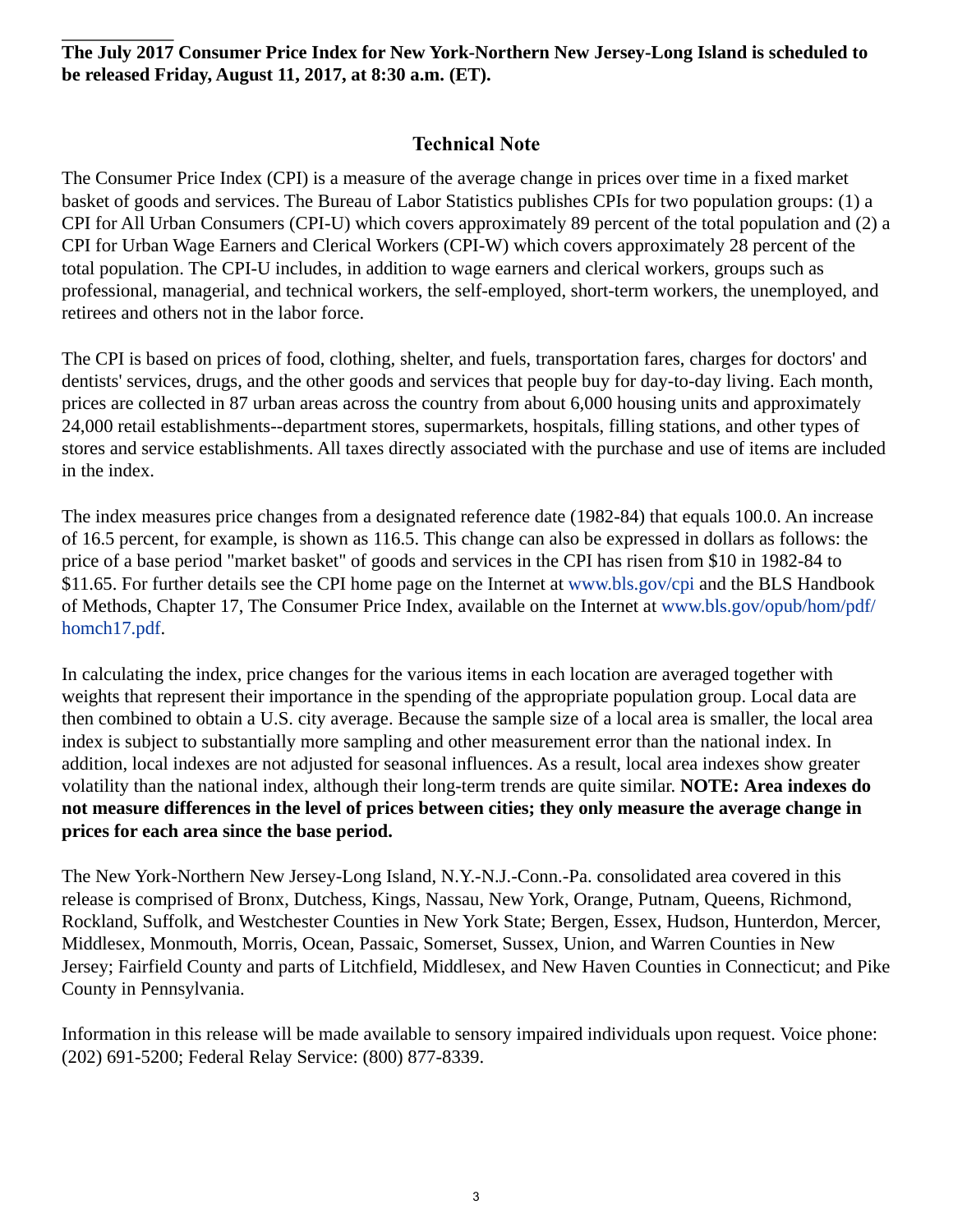#### <span id="page-3-0"></span>**Table 1. Consumer Price Index for All Urban Consumers (CPI-U): Indexes and percent changes for selected periods, New York-Northern N.J.-Long Island, NY-NJ-CT-PA (1982-84=100 unless otherwise noted)(not seasonally adjusted)**

|                                                  |               | Indexes     |              | Percent change from- |               |             |  |
|--------------------------------------------------|---------------|-------------|--------------|----------------------|---------------|-------------|--|
| Item and Group                                   | April<br>2017 | May<br>2017 | June<br>2017 | June<br>2016         | April<br>2017 | May<br>2017 |  |
| <b>Expenditure category</b>                      |               |             |              |                      |               |             |  |
|                                                  | 267.948       | 268.183     | 268.666      | 1.8                  | 0.3           | 0.2         |  |
|                                                  | 774.600       | 775.280     | 776.676      |                      |               |             |  |
|                                                  | 260.491       | 259.929     | 260.358      | 1.3                  | $-0.1$        | 0.2         |  |
|                                                  | 260.674       | 260.113     | 260.545      | 1.4                  | 0.0           | 0.2         |  |
|                                                  | 252.619       | 251.321     | 252.020      | 0.6                  | $-0.2$        | 0.3         |  |
|                                                  | 279.083       | 279.580     | 279.633      | 2.5                  | 0.2           | 0.0         |  |
|                                                  | 253.582       | 253.006     | 253.397      | 0.2                  | -0.1          | 0.2         |  |
|                                                  | 289.908       | 290.950     | 292.150      | 2.5                  | 0.8           | 0.4         |  |
|                                                  | 366.709       | 367.192     | 367.964      | 2.4                  | 0.3           | 0.2         |  |
| Rent of primary residence(1)                     | 378.952       | 380.197     | 380.805      | 2.7                  | 0.5           | 0.2         |  |
| Owners' equivalent rent of residences $(1)(2)$ . | 372.122       | 373.435     | 373.598      | 2.1                  | 0.4           | 0.0         |  |
| Owners' equivalent rent of primary               | 371.660       | 372.968     | 373.131      | 2.1                  | 0.4           | 0.0         |  |
|                                                  | 186.115       | 191.160     | 194.257      | 5.7                  | 4.4           | 1.6         |  |
|                                                  | 177.792       | 183.438     | 186.904      | 6.4                  | 5.1           | 1.9         |  |
|                                                  | 171.091       | 178.062     | 182.293      | 6.0                  | 6.5           | 2.4         |  |
|                                                  | 174.619       | 185.867     | 191.065      | 2.8                  | 9.4           | 2.8         |  |
| Utility (piped) gas service(1)                   | 155.490       | 154.628     | 156.941      | 13.6                 | 0.9           | 1.5         |  |
| Household furnishings and operations             | 109.807       | 109.909     | 111.310      | $-0.5$               | 1.4           | 1.3         |  |
|                                                  | 130.086       | 126.946     | 125.432      | 2.1                  | $-3.6$        | $-1.2$      |  |
|                                                  | 214.862       | 215.630     | 214.975      | 0.8                  | 0.1           | $-0.3$      |  |
|                                                  | 199.689       | 199.906     | 199.316      | 1.3                  | $-0.2$        | $-0.3$      |  |
|                                                  | 197.812       | 198.945     | 197.139      | 6.2                  | $-0.3$        | $-0.9$      |  |
|                                                  | 196.995       | 198.136     | 196.336      | 6.1                  | $-0.3$        | $-0.9$      |  |
| Gasoline, unleaded regular(3)                    | 195.682       | 196.769     | 194.868      | 6.2                  | $-0.4$        | $-1.0$      |  |
| Gasoline, unleaded midgrade(3)(4)                | 206.500       | 208.296     | 206.678      | 5.6                  | 0.1           | $-0.8$      |  |
| Gasoline, unleaded premium(3)                    | 208.244       | 209.683     | 208.703      | 5.5                  | 0.2           | $-0.5$      |  |
| Medical care                                     | 471.473       | 474.273     | 475.291      | 2.6                  | 0.8           | 0.2         |  |
|                                                  | 123.860       | 123.371     | 123.336      | 2.9                  | $-0.4$        | 0.0         |  |
| Education and communication(5)                   | 142.737       | 142.055     | 142.064      | $-0.6$               | $-0.5$        | 0.0         |  |
|                                                  | 416.715       | 417.646     | 421.643      | 1.6                  | 1.2           | 1.0         |  |
| <b>Commodity and service group</b>               |               |             |              |                      |               |             |  |
|                                                  | 267.948       | 268.183     | 268.666      | 1.8                  | 0.3           | 0.2         |  |
|                                                  | 187.872       | 187.359     | 187.132      | 0.9                  | $-0.4$        | $-0.1$      |  |
| Commodities less food and beverages              | 143.523       | 143.062     | 142.545      | 0.6                  | $-0.7$        | $-0.4$      |  |
| Nondurables less food and beverages              | 181.968       | 181.267     | 180.274      | 2.2                  | $-0.9$        | $-0.5$      |  |
|                                                  | 94.726        | 94.537      | 94.529       | $-2.3$               | $-0.2$        | 0.0         |  |
|                                                  | 335.718       | 336.528     | 337.562      | 2.2                  | 0.5           | 0.3         |  |
| Special aggregate indexes                        |               |             |              |                      |               |             |  |
|                                                  | 259.097       | 259.225     | 259.685      | 1.8                  | 0.2           | 0.2         |  |
|                                                  |               |             |              |                      |               |             |  |